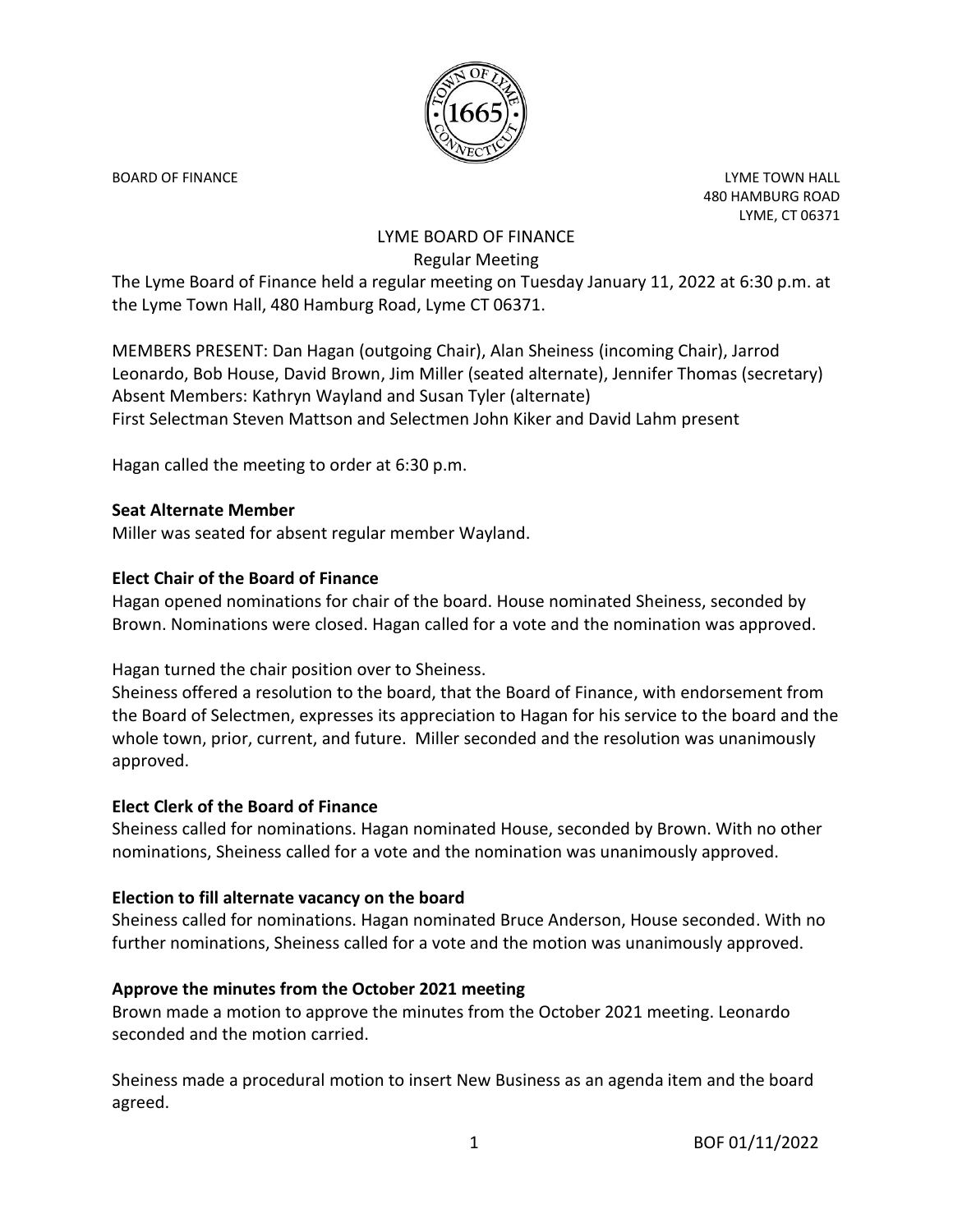### **Approve 2022 meeting schedule**

Sheiness called for a motion to approve the 2022 schedule. Leonardo made the motion, seconded by Miller, and the motion was unanimously approved.

## **Review of 2nd quarter financial results**

Mattson stated that the town is right on budget through the  $2^{nd}$  quarter. The town has collected 97% of income and spent 49% of projected expenses through the first half of the fiscal year. Mattson and the board acknowledged the tax collector's performance, as the town has collected 100% of projected general property taxes and will most likely exceed this amount. The board discussed increased revenue in building permits and conveyance fees, and unexpected expenses in town campus repairs and road maintenance, and the encumbrance of bridge repair funds.

Overall Mattson is projecting the town will end the fiscal year with a positive variance. Mattson recommends to the board that the debt service line item be moved from capital expense into operating expense in order to comply with Connecticut Office of Policy and Management (OPM) and the board agreed.

Mattson recommended to the board to increase the wage inflation plan assumption from 4.5% to 5.5% to remain in line with inflation. After discussion, including new hires and pro rata, the board agreed to the proposed increase as a budget assumption and requested Mattson provide additional information on the impact of this change and give feedback on the potential to prorate new hires at a future meeting.

Mattson agreed and pointed out that the board can adjust this percentage during as the budget cycle continues.

Mattson stated that the Regional Board of Education budget is expected to remain the same or decrease slightly and the student count percentage for Lyme should remain the same or decrease slightly.

## **Review of Fiscal Year 2020/2021 audit results**

Mattson presented the board members with the audit results and stated that it was a clean audit with no issues.

## **Preparation for 2022/2023 budget development**

The board discussed the procedure for the upcoming year. Mattson reviewed the American Rescue Plan Act (ARPA) funds that the town will receive from the federal government.

## **New Business**

Hagan brought up the recent expenditure by the Regional School District for a turf field. Hagan would like to recommend to the Regional School District via the Lyme and Old Lyme Board of Selectmen and Board of Finance that there are parameters to how the surplus money fund can be spent, stating that the original intent of the fund was for building maintenance and repairs. He also suggested that any surplus funds the school district has should be returned to the towns as we plan for a large expenditure on school renovations in the coming years. The board discussed the intent of the fund and the possibility of future conversations with Old Lyme and the Regional Board of Education.

2 BOF 01/11/2022